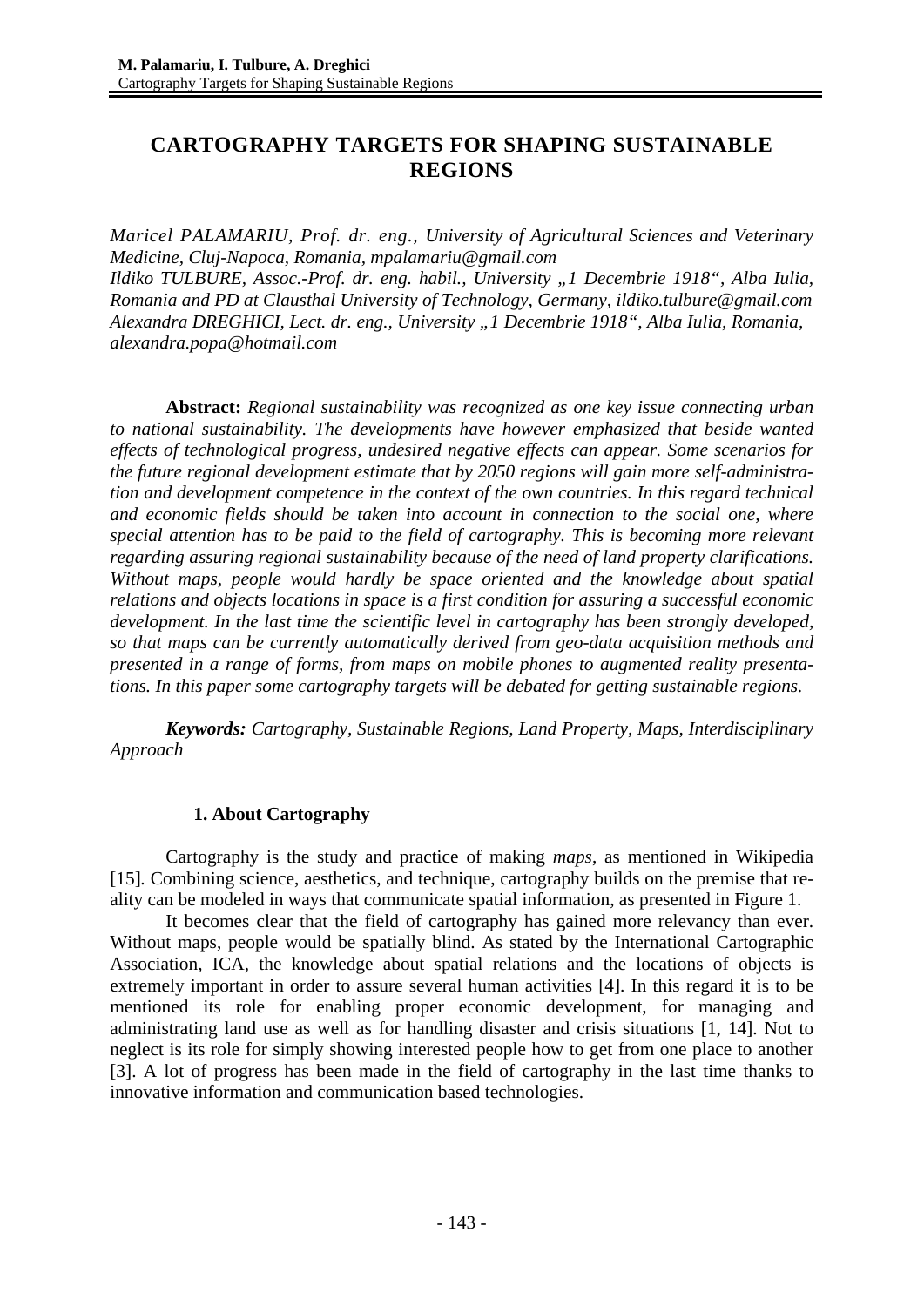

Figure 1: The concept of sustainable development and the role of cartography for its operationalisation

Maps can now be automatically derived from geo-data acquisition methods such as laser scanning, remote sensing, and sensor networks. Smart models of geo-data can be built, which allows in-depth analysis of structures and patterns. In addition to that, maps can now be presented in a range of forms, from maps on mobile phones to augmented reality presentations. These let viewers see live, real-world environments with amplified features using computer-generated sensory data [3, 13].

In order to emphasize the made progress in this field, it has to be mentioned the International Cartographic Conference (ICC) in Rio de Janeiro in 2015. In the context of this conference several ideas of modern cartography did converge and *cartography for sustainable development* has been debated [6]. With this occasion it has been pointed out the relevance, attractiveness, and contemporaneity of maps and cartography. With this occasion it became clear that supporting sustainable development with proper geo-information management and with modern maps is representing a thing which has to be hardly considered in the future developments of cartography for getting sustainable settlements [6, 8].

By educating a new generation of engineers in the field of sustainable cartography with interdisciplinary skills the contribution to the sustainability of our human society will be assured by respecting several conditions [13]. Some of these conditions are using an interdisciplinary approach especially related to clarifying the causal relationship between population and their land property, materialized in land property maps [3].

This proposed interdisciplinary objective will strengthen the role of cartography in getting regional sustainability and will probably challenge its possible contribution in this direction [5, 7, 8].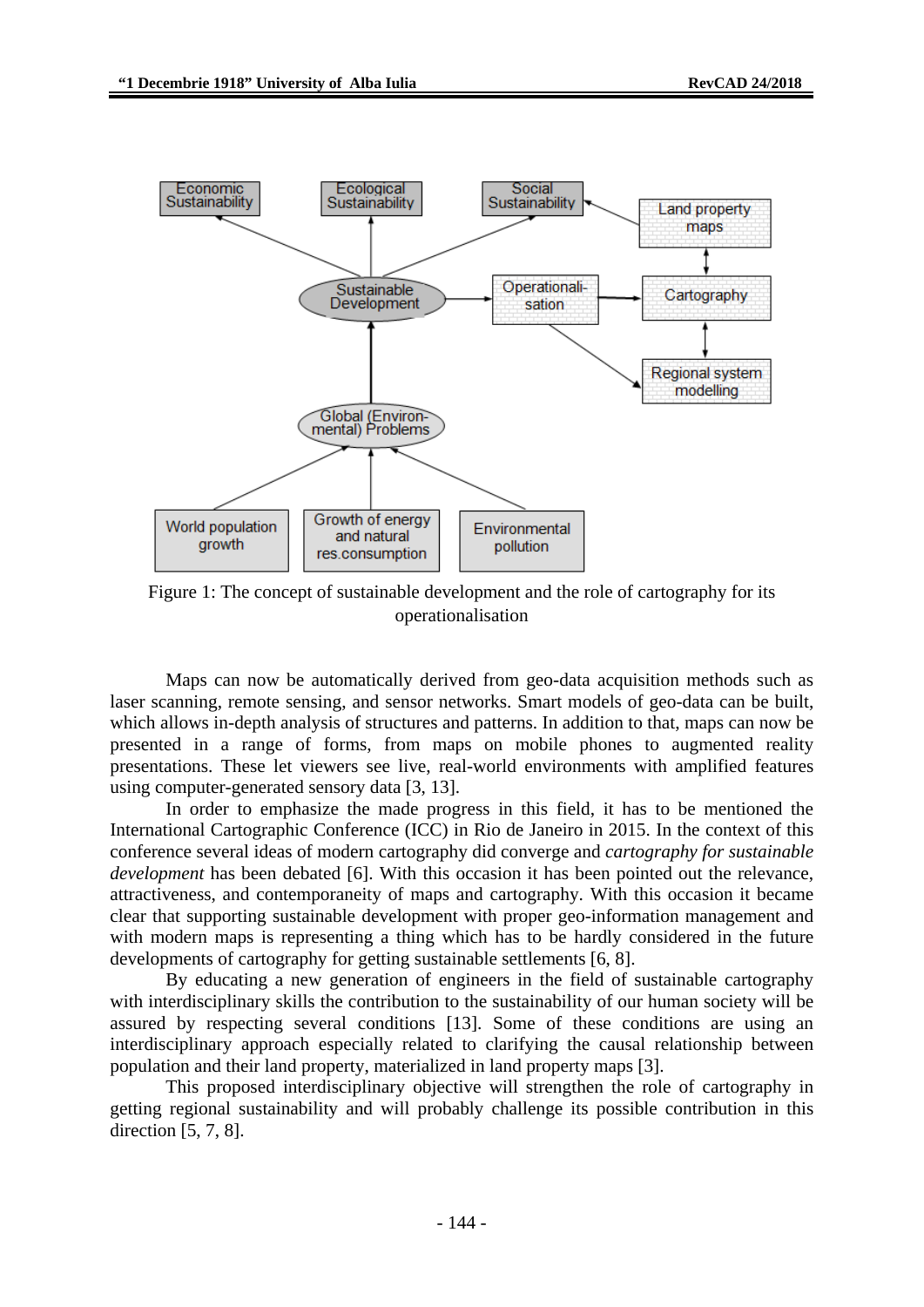## **2. Sustainability Background**

Beside technical field, the environmental and socio-economic fields are simultaneously playing an important role in matters of assuring the sustainability of our human society [7]. The field of *cartography* needs special attention in the context of different aspects from the technical field in connection with the social one. In order to succeed assuring the regional sustainability the field of cartography is becoming pretty relevant because of the necessity for land property clarifications. It is well known that without maps, people would not be space oriented, would be blind. The knowledge about spatial relations and the locations of objects in space is a first condition for assuring a successful economic development and human prosperity. Other activities can be mentioned connected to this one, as land administration and management, land-use planning, handling disaster and crisis situations, and even clarifying people how to reach certain unknown places [1, 13].

A lot of progress has been made in the last years in the field of *cartography*, becoming more modern, because of applying and using new innovative ICT based techniques. In the last time the scientific level in cartography has been strongly developed, so that maps can be currently automatically derived from geo-data acquisition methods such as laser scanning, as well as remote sensing [1]. Smart models of geo-data can be built, which are enabling indepth analysis of structures and patterns.On the other side maps can be presented in a range of forms, from maps on mobile phones to augmented reality presentations that let viewers see real-world environments with amplified features using computer-generated sensory data [3, 8].

The concept of *sustainable development* has been defined first time in the Brundtland Report 1987 and accepted as a possible solution for the global complex ecological, economic and social problems [2]. The wish is to find an equilibrium state between the technological progress, which did assure in the past the desire of the humanity to increase its quality of life and the assurance of sustainability of our human society. The developments did however emphasize that beside wanted effects of technological progress, undesired and even unthinkable negative effects can appear [7]. Currently humanity is confronted with a series of global problems, not only environmental ones, their complexity is basing on the interconnectedness as well as on the fast changes taken place in technological field. In order to find solutions for the identified problems debates on scientific, political and social levels have started worldwide some time ago [7, 11, 12].

## **3. Cartography Role in Getting Sustainability on Regional Level**

The Sustainable Development Goals (SDGs), adopted by the United Nations in 2015 [10], have as a main goal to end poverty, to protect the planet, and to ensure prosperity for everyone. To make this happen, UN encourages everyone to do their part, not only governments, private sector, and civil society but also each of us as individuals [7, 10].

In this regard, as each institution or company, also the International Cartographic Association, ICA can contribute to meeting the SDGs by 2030 [5]. The 17 SDGs are listed below and some of them are clearly connected to relevant cartographic aspects [10]: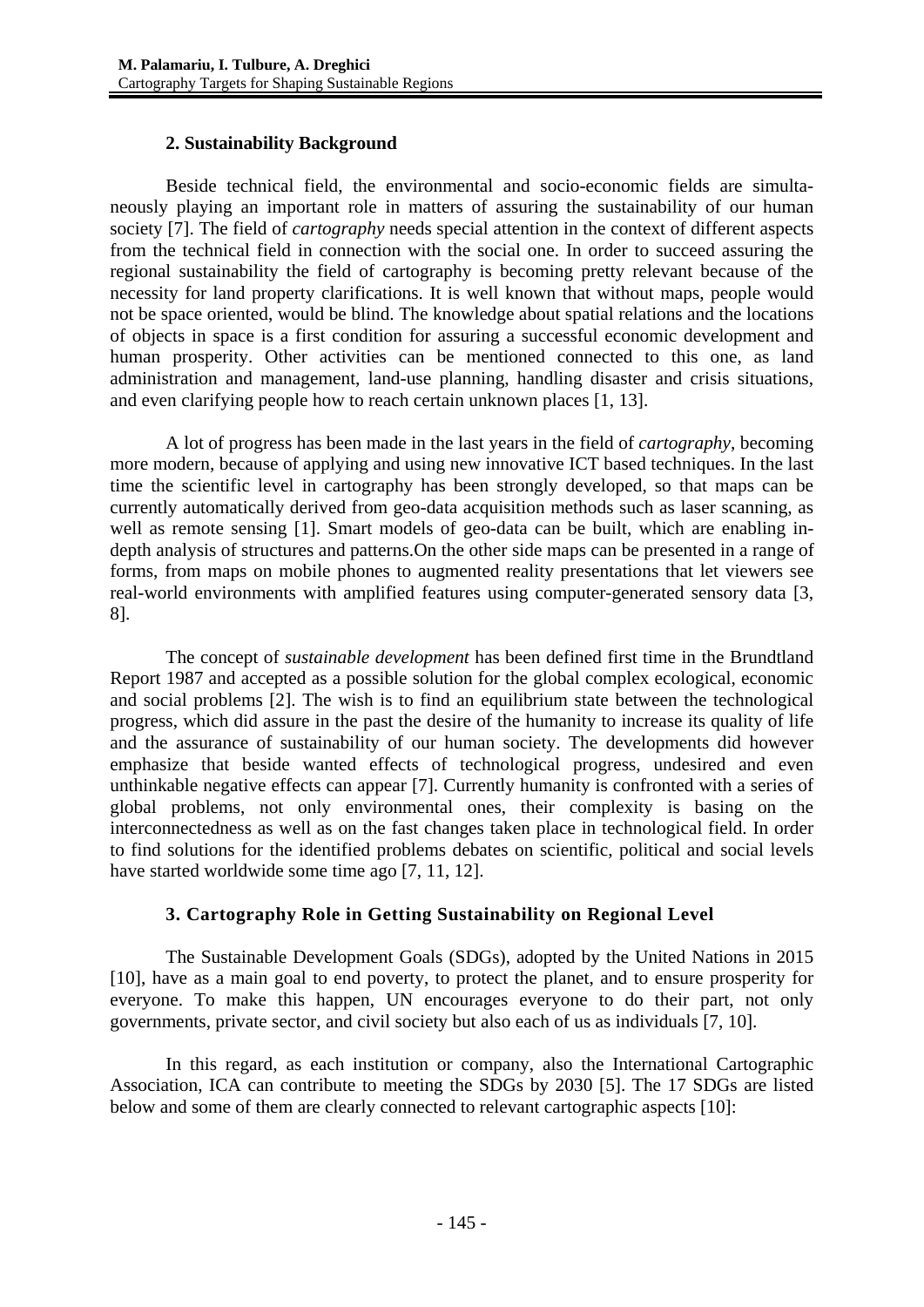- 1. No Poverty
- 2. Zero Hunger
- 3. Good Health and Well-being
- 4. Quality Education
- 5. Gender Equality
- 6. Clean Water and Sanitation
- 7. Affordable and Clean energy
- 8. Decent Work and Economic Growth
- 9. Industry, Innovation and Infrastructure
- 10. Reduced Inequalities
- 11. Sustainable Cities and Communities
- 12. Responsible Consumption and Production
- 13. Climate Action
- 14. Life below Water
- 15. Life on Land
- 16. Peace, Justice and Strong Institutions
- 17. Partnerships for the Goals

 These goals are materialized by more than 300 indicators [10]. For instance, Goal 4, which seeks to ensure quality education for everyone and encourage lifelong learning includes 10 targets, one of which is to ensure that all children receive free and good primary and secondary education. The success of this target is measured by two indicators: the percentage of children who are proficient in reading and mathematics and the rate of students who complete primary and secondary schools [10].

In order to reach these targets, the role of cartography is pretty significant. First contribution is represented by mapping the indicators. It is known that well-crafted maps can effectively exhibit known facts in a visual way. Online mapping technology can disseminate these facts globally to increase awareness of the current situation. On the other side interactive map dashboards, connected to geographic databases at multiple scales and with space-time analytical functions, allow decision-makers at various levels to view as well as to compare indicators for policy development. The discipline of cartography can put a stone in realizing these diverse maps for showing certain developments and cartography really can convey all sorts of metrics, insight, and relationships with regard to the SDGs [5].

The International Cartographic Association's poster about the Sustainable Development Goals is trying to teach the principles of cartography while educating viewers about the sustainable development goals [5, 10]. Additionally, in the spirit of Goal 4, mentioned before, the ICA's activity is allowing to educate people on the importance of the SDGs while also informing about the role of maps. ICA's commissions, which address a wide range of topics that cover nearly the entire discipline of cartography, each adopted one of the goals. As a starting point, the commissions selected a target of their chosen SDG, along with its indicators. Then each commission expressed its topic cartographically, through the lens of that commission's objectives [5]. For example, the poster for protecting life on land, made by the Commission on Map Projections, tells the story of how certain map projections can be good or bad depending on how the mapmaker wants to display all the earth's land. The ending poverty poster, made by the Commission on Topographic Mapping, encapsulates how to use topographic maps to better understand what causes poverty. Other posters acquaint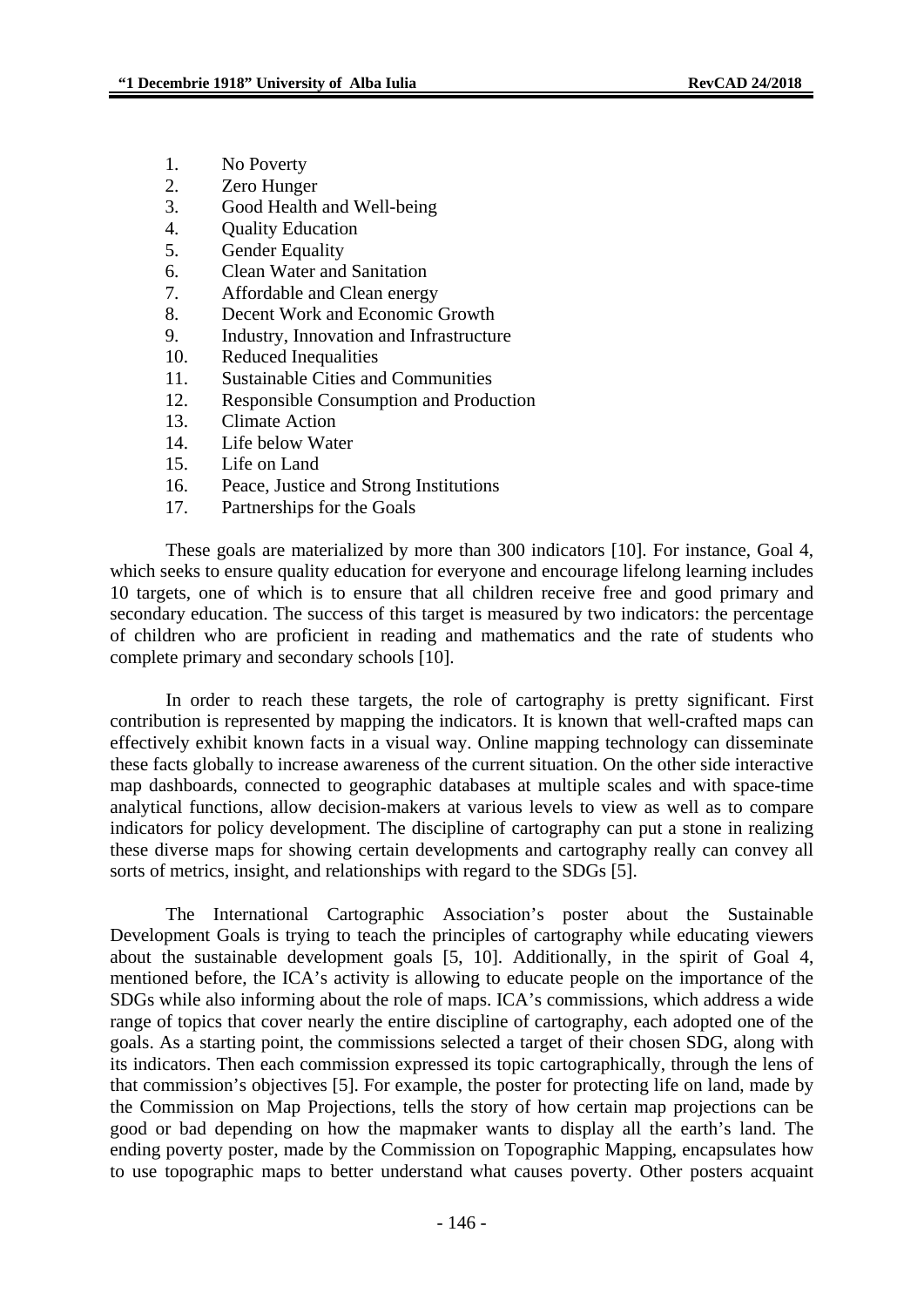viewers with open-source technologies, the relevance of selecting the correct level of detail for administrative units, and the effects of using color in map design. Taken together, all the posters tell a story of mapping options, and of multiple map perspectives [4, 5, 6].

Maps that matter and are well designed, are engaging, instantly understandable, and relevant to society. They should raise human interest for understanding these sustainable development goals [5, 10]. In this regard the creation of an *Atlas of Good Practices for Mapping the SDGs* is for ICA the way to bring its contribution for "making the world a better place with maps" [4]. Actually ICA is stating that its aim is to ensure that cartography is employed to maximum effect and full potential for the benefit of society and science through a global promotion of the disciplines of cartography [4].

As mentioned in the report regarding the Cadastral System in Romania, presented in 2009 from ANCPI, in the Overview on the Cadastral Systems of the E.U. member States [16] the links between cadaster and land registry have been already followed in Romania by developing and implementing a unified cadaster and land registration system at national level in Romania. This system is administered in compliance with the European and international standards in the field of cadaster and land registration. The system performs the efficient and secure registration of real estates, ensuring a much improved coordination between the technical and legal components [16]. The developed system is based on several principles as for instance: inscribing a single real estate in a land book, having a single entry register, for the cadaster and the land book, called "General Entry Register", introducing new cadastral numbering and an integrated work flow, that ensures the solving of an application requiring cadaster as well as land registration services [16].

The Romanian Geoportal called INSPIRE has started to be developed in 2010 and is assuring access to metadata and spatial data sets being in the meantime connected to the European Geoportal, http://geoportal.ancpi.ro/geoportal [18]. The INSPIRE Directive has been transcribed in the national legislation by the government Act No. 4/2010 regarding the establishment of the National Infrastructure for Spatial Information, INIS in Romania and the development of INIS legal functioning framework as well as the coordination structure of the all processes [18]. The goal of INIS is to assure the unified framework for a common operating procedure with the Romanian spatial data and to assure the public access to them as well as to assure the needed support for developing national and European policies in this field [17]. On the other side it is to be mentioned that by using the INIS infrastructure the quality of the geographical information is improved and the corresponding costs are reduced. The INIS infrastructure is operating after the principle "unique collection, multiple use [17].

## **4. Cartography Research Goal for Achieving Sustainable Development**

 The recent cartographic research agenda, as debated in the context of the ICA Commission for Sustainability, is emphasizing some actual and potential directions in the field of scientific research carried out for the global society [5]. Its own strategic mission is to ensure that geospatial information is employed to maximum effect for the benefit of science and society in order to assure its sustainability [4].

Therefore the research agenda is covering several relevant fields and topics with the common goal of assuring the sustainability of our human society [8}. This agenda documents current research activity in these fields, suggests areas where more intensive or renewed effort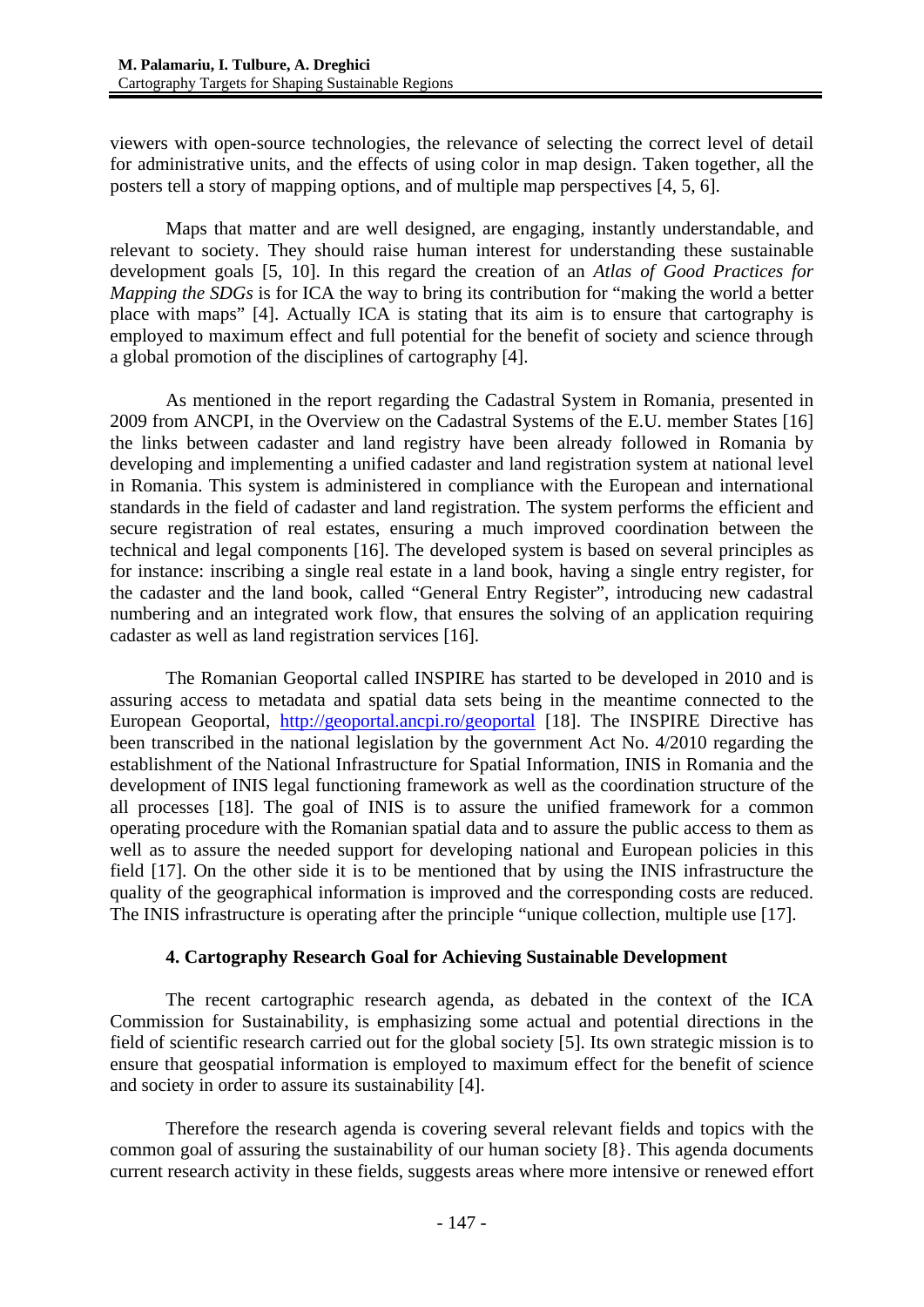is required, and also discusses the methods by which some of this research can be undertaken within the ICA Commission for Sustainability, but not only [5]. A very important role is given to the international collaboration with other related societies, and under suggested programs of integrated research stimulated in an appropriate way. In this regard the scope of the research agenda is including specific cartographic issues.

 It is to be mentioned that it impossible to create a non-overlapping hierarchy of research topics. Relevant keywords are accompanying the cartography research topics for sustainability, which fall within the accepted extent of Cartography. On the other side synergies with closely related fields can be recognized, especially in spatial data collection and handling [5]. These relevant *keywords* are the following [4]:

- 1. Geographic information;
- 2. Metadata and Spatial Data Infrastructures (SDIs);
- 3. Geospatial analysis and modelling;
- 4. Usability;
- 5. Geovisualization, visual analytics;
- 6. Map production, from atlases to Internet maps;
- 7. Cartographic theory;
- 8. History of cartography and GI science;
- 9. Education;
- 10. Society.

All keywords of the cartography research topics are oriented to achieve the sustainability of our human society, with differences from one region to another on a global level, but especially the last two ones being very much connected to this idea. Producing a *map on the cartographic basis of sustainable development* in order to point out territories with a good situation regarding sustainability and others with big challenges connected to achieving sustainability will be in the future the most important contribution in this regard, just to create a basis for scientific and political discussions on different levels.

#### **5. Conclusions**

 The potential cartography contribution to sustainable development has been debated in the present paper. An adequate land property map is actually indispensable for an appropriate economic, social and environmental development on a local, regional as well as on a national level. It is also vital for good governance, assuring in this way the sustainability of our human society.

 The possible cartography contribution to meeting the sustainable development goals has been presented as seen by the International Cartographic Association. Local decision makers have to strongly recognize in the future the advantages of clarified land property maps enabling a good land administration and management, in order to take proper decisions in the direction of assuring the sustainability of rural and urban development. On the other side there is a need to take responsibilities for inappropriate land property maps, because this issue can really compromise the sustainability of our human society.

 The general conclusion that can be drawn regarding these aspects is that the existing possibilities of assuring clear land property maps not only in our country but also world-wide,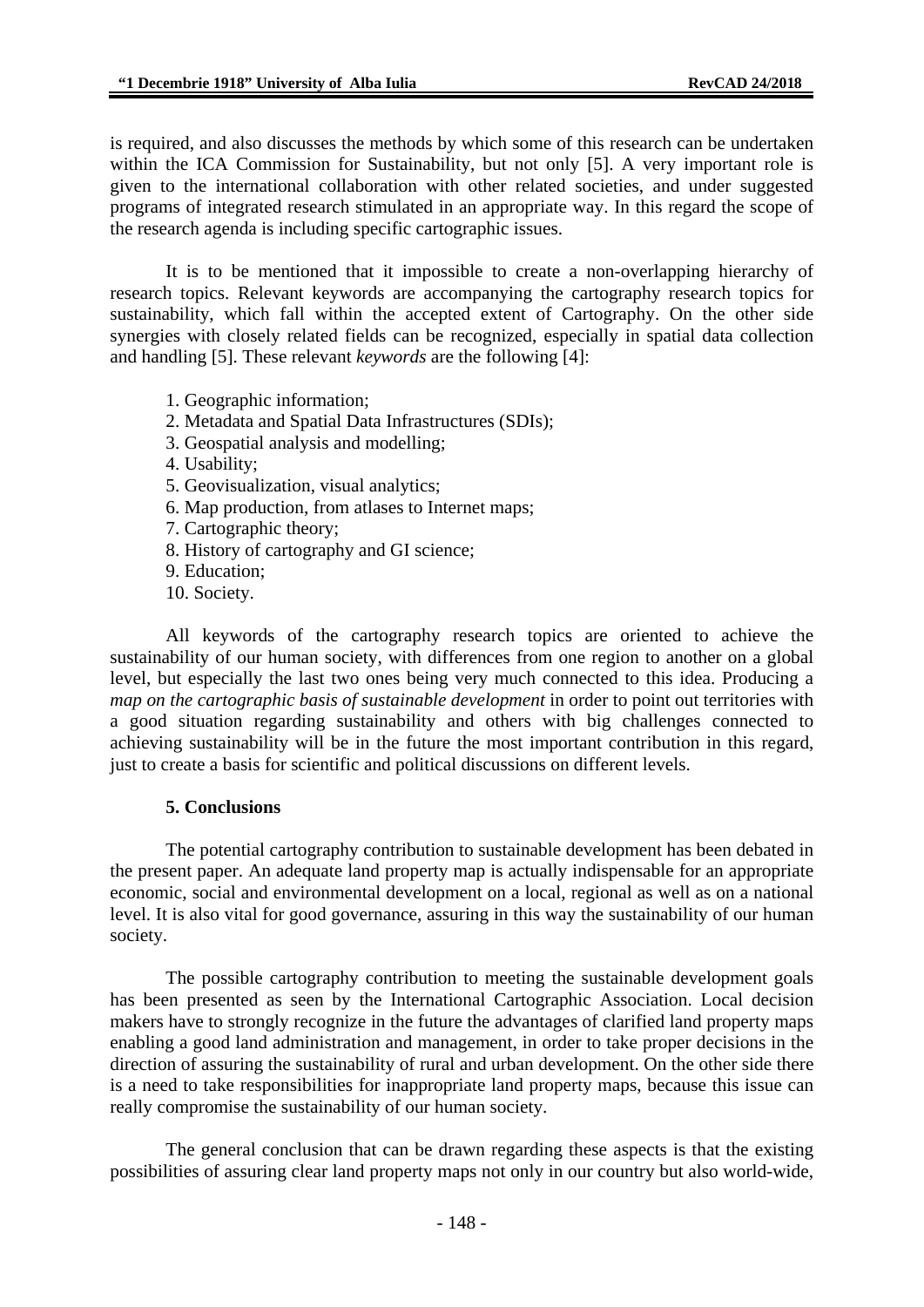have to be better explored by cartography in the efforts of establishing the sustainable development of our society. By taking into account the Romanian Geoportal, INSPIRE it would be a major step forward in delivering a kind of *thematic map on a cartographic basis of regional sustainability.* This action could efficiently complete the already made cartography contributions in getting sustainability on a local, regional, national as well as on a global level.

#### **6. References**

- *1. Enemark, S., 2007: Integrated Land-Use Management for Sustainable Development, International Federation of Surveyors;*
- *2. HAUFF, V., (Ed), 1987: Our Common Future. The Brundtland Report of the World Commission on Environment and Development. Oxford Univ. Press, Oxford ;*
- *3. Hennermann, K., Woltering, M., 2014: Kartographie und GIS Eine Einführung. 2. Auflage, WBG.*
- *4. International Cartographic Association, ICA, http://icaci.org/*
- *5. ICA,Commission on GI for Sustainability, WG GIS and Sustainable Development, http://SusGIS.net*
- *6. The 27th International Cartographic Conference, "Maps Connecting the World", August 23-28, 2015, Rio de Janeiro, Brazil, http://www.icc2015.org/*
- *7. Jischa, M. F., 2005: Herausforderung Zukunft, second edition, Elsevier, Spektrum Akademischer Verlag, Heidelberg.*
- *8. Kraak, M.-J., 2016: Cartography Contributes to Meeting Sustainable Development Goals. ArcNews Fall 2016, Vol. 38, Nr. 4, 2016, https://www.esri.com/~/media/Files/Pdfs/news/ arcnews/fall2016/fall-2016.pdf*
- *9. Palamariu, M., Tulbure, I., Dreghici, A., 2017: Cartography Task for Achivieng Sustainable Development. Proceedings of the 17th International Multidisciplinary Scientific Geoconference, SGEM2017, Section "Cartography and GIS", Albena, Bulgaria*
- *10. Sustainable Development Goals, 2015, http://www.undp.org/content/undp/en/home/ sustainable-development-goals.html*
- *11. Tulbure, I., Palamariu, M., 2010: Environmental Assessment of Some Mining based Industrial Activities. Proceedings of the 10th International Multidisciplinary Scientific Geoconference SGEM2010, Vol. 2, Albena, Bulgaria, 2010, pp 237-244*
- *12. Tulbure, I., 2016: Sustainable City in Romania from Vision to Reality, Albiez, M., Banse, G., Lindeman, K., C., Quint, A. (Eds.): Designing Sustainable Urban Futures – Concepts and Practices from Different Countries. KIT Scientific Publishing, Karlsruhe, 2016, pp. 73 – 84*
- *13. Virrantaus, K., Fairbairn, D., Kraak, M.-J., 2009: ICA Research Agenda on Cartography and GI Science. In: The Cartographic Journal, Vol. 46, No. 2, pp. 63–75, May 2009,*

*http://icaci.org/files/documents/reference\_docs/2009\_ICA\_ResearchAgenda.pdf;* 

- *14. Williamson, I., Grant, D., 2002: United Nations FIG Bathurst Declaration on Land Administration for Sustainable Development: Development and Impact. FIG XXII International Congress, Land Administration for the New Millennium, Washington, D.C. USA, April 19-26 2002*
- *15. Wikipedia: https://en.wikipedia.org/wiki/Cartography.*
- *16. Permanent Committee on Cadaster in the European Union, 2009: Cadastral Information System - a resource for the E.U. policies. Overview on the Cadastral*